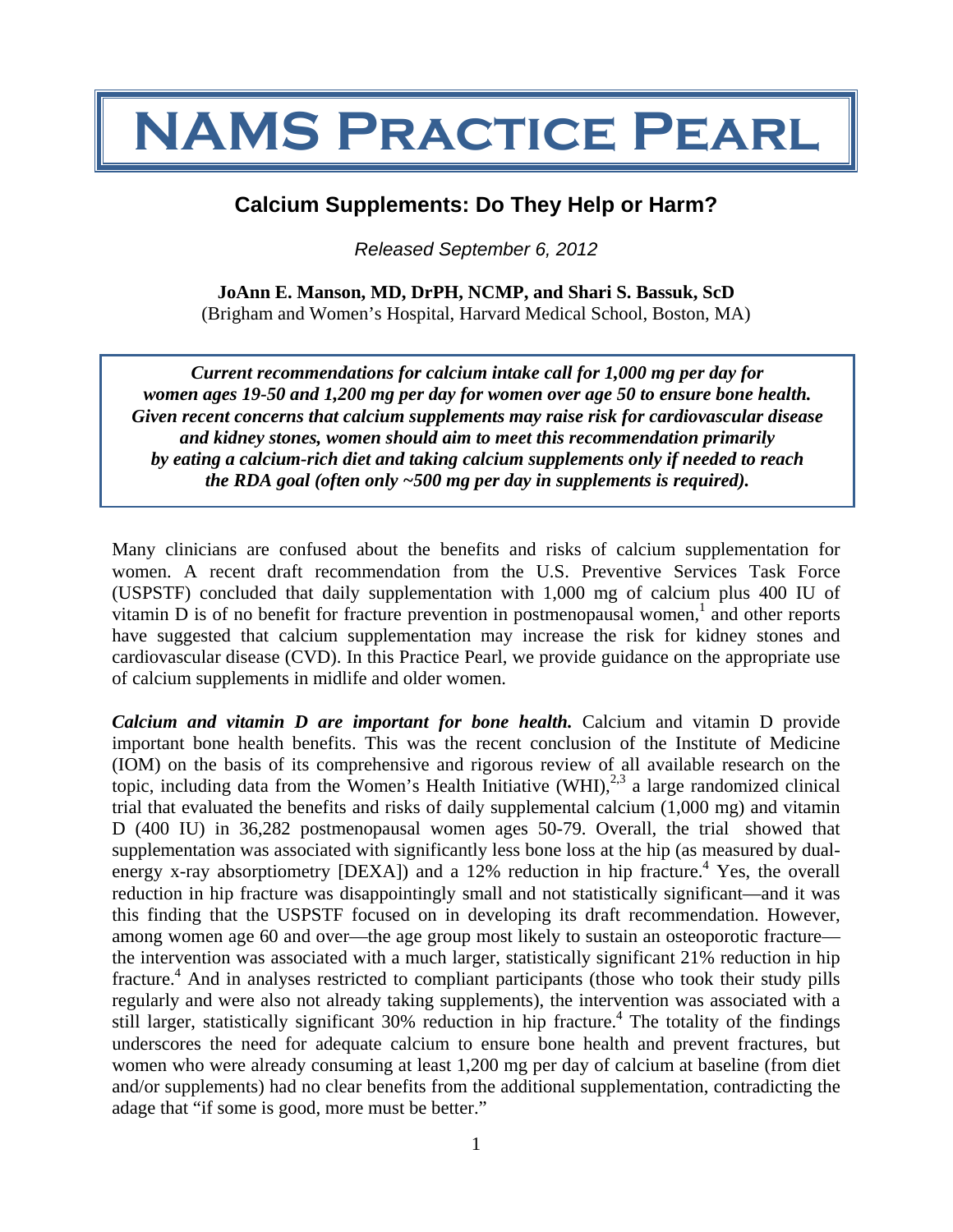*Understanding the recommended dietary allowance (RDA) for calcium.* The current RDA for calcium set by the IOM is 1,000 mg per day for women ages 19-50 and 1,200 mg per day for those over age 50. The RDA refers to **total** calcium intake—diet plus supplements (the latter only if needed to reach the intake goal). Women should aim to meet this guideline primarily by eating calcium-rich foods. Good dietary sources of calcium include milk, yogurt, cheese, and other dairy foods; canned oily fish with bones, such as sardines or salmon; tofu; calcium-fortified juice and cereals; and broccoli, collard greens, and kale. A general rule of thumb is that most dairy products and calcium-rich foods provide ~300 mg of calcium per serving. Most women should consider calcium supplements only if their dietary calcium intake falls short of the recommended amount. Too many women are taking calcium supplements at higher doses than they need, especially in view of emerging concerns that such supplements—but not calcium from food—may raise the risk for kidney stones and CVD. Because the median dietary calcium intake of midlife and older women is  $\sim$ 700 mg per day<sup>2</sup> (equivalent to 2-3 daily servings of the above foods), the majority of women do not need more than 500-800 mg per day in calcium supplements to reach a total calcium intake (diet plus supplements) of 1,000-1,200 mg per day. As a side note, the body cannot absorb more than ~500 mg of calcium (from food or supplements) in any 2-hour period, so women taking daily doses above 500 mg should space their intake accordingly.

*Calcium and kidney stones*. Higher dietary calcium intake appears to *reduce* kidney stone formation, whereas the use of calcium supplements may *increase* kidney stone formation.<sup>2</sup> A significant 17% increase in risk for kidney stones was found in the WHI, $4$  but the background intake of calcium in this cohort was high, with an average total intake of  $\sim 2,100$  mg per day in the active treatment group (1,100 mg per day in background intake from diet plus nonstudy supplements  $+1,000$  mg from randomized treatment). Although calcium citrate may be less likely to cause kidney stones than the calcium carbonate tested in the WHI, the evidence for a difference in risk remains inconclusive. Supplemental calcium taken to meet but not exceed the aforementioned RDA would not be expected to produce this elevation in risk. Why should high intakes of supplemental but not dietary calcium raise kidney stone risk? Most kidney stones (~80%) contain calcium combined with oxalate. Dietary calcium in food may bind to dietary oxalate in the digestive tract, reducing absorption and subsequent urinary excretion of oxalate and thus risk for kidney stones. Other mechanisms may also play a role. Thus, getting sufficient calcium via dietary sources is preferable to taking supplements.

*Calcium and cardiovascular disease.* There is no evidence to suggest that calcium from food increases the risk for CVD, and some observational studies have even found a *reduced* risk for CVD with higher dietary calcium intake.<sup>5,6</sup> Overall, dietary calcium has been linked to an inverse or neutral association with risk for CVD, type 2 diabetes, hypertension, and the metabolic syndrome,<sup>5,6</sup> while concerns have been raised recently about calcium supplements and increased CVD risk by both observational<sup>6</sup> and randomized studies.<sup>7,8</sup> It has been proposed that calcium supplements may more quickly increase blood calcium levels than dietary calcium, which could lead to greater deposition of calcium in coronary arteries and an increased risk for coronary heart disease. These relationships, however, remain unproven. In one widely cited study from New Zealand, 1,471 healthy postmenopausal women were randomized to 1 g per day of calcium citrate or placebo and followed for 5 years. Women in the calcium group experienced more CVD events than women in the placebo group,<sup>7</sup> although the risk elevations were no longer significant when unreported events identified from the national database of hospital admissions were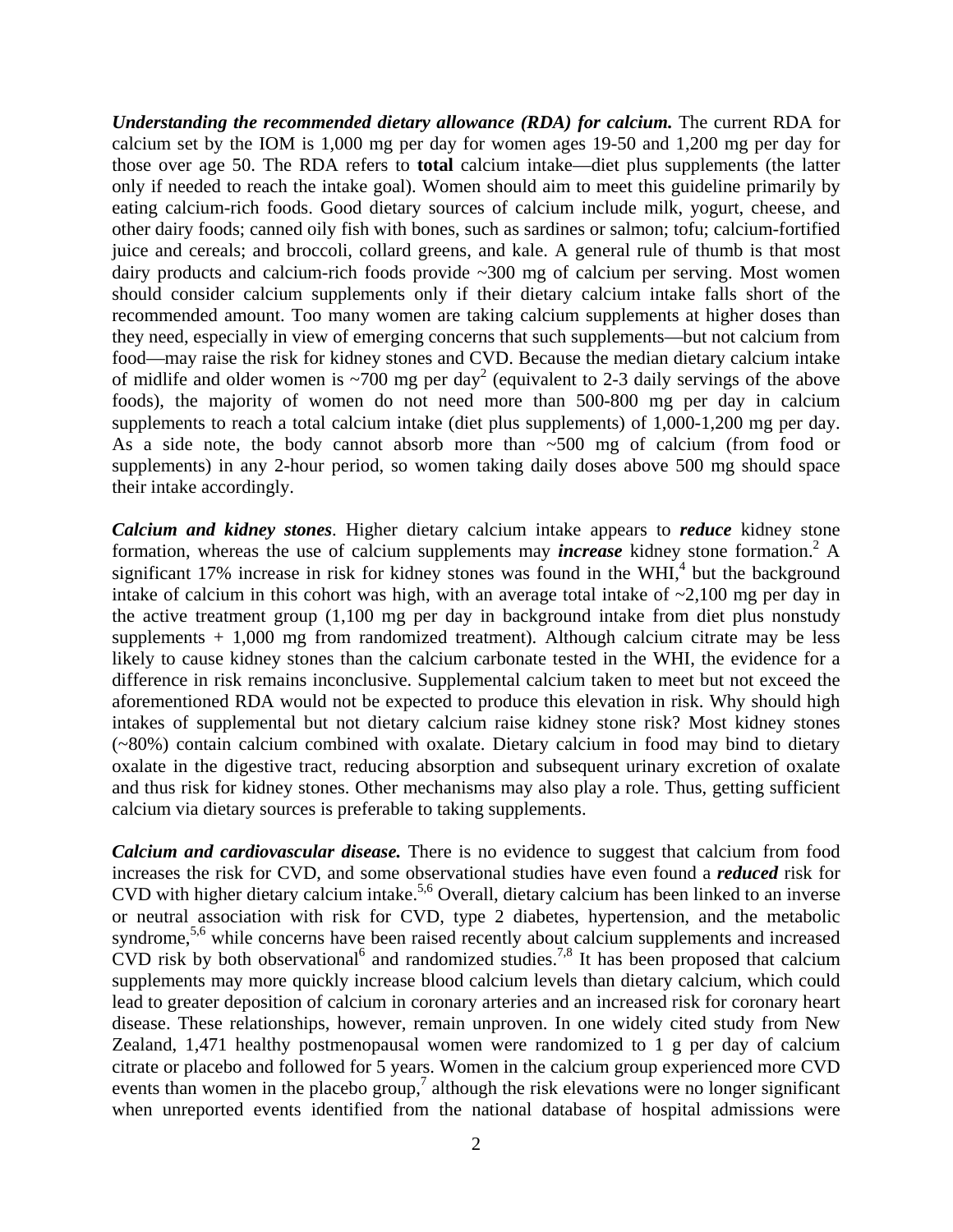included. A 2010 meta-analysis of randomized trials of calcium supplements administered without vitamin D, including the New Zealand trial, concluded they raise risk for myocardial infarction (MI) by  $\sim$ 30%.<sup>8</sup> In the WHI calcium-vitamin D trial, there was no association between randomized treatment and incident MI or stroke in the overall cohort,<sup>9</sup> although a recent subgroup analysis reported an increased risk for MI (relative risk [RR], 1.22; 95% confidence interval [CI], 1.00-1.50) in participants who first started taking calcium supplements as part of the trial but not in participants already taking calcium supplements at baseline.<sup>10</sup> However, a study among 754 WHI participants who underwent cardiac computed tomography to assess coronary artery calcium (CAC) at the end of the trial found no relationship between calciumvitamin D supplementation and  $CAC<sup>11</sup>$  In a 2012 systematic review of randomized trials, our research group found no significant elevation in CVD risk associated with either calcium alone (RR, 1.14; 95% CI, 0.92-1.41) or calcium plus vitamin D (RR, 0.99; 95% CI, 0.79-1.22) compared with placebo.<sup>5</sup> In our opinion, whether calcium supplements—particularly when taken without vitamin D—are dangerous for the heart remains an open question, but it would be prudent to try to obtain calcium from food rather than supplements where possible and to ensure adequate concurrent vitamin D intake (RDA for vitamin D, 600-800 IU per day).

*Calcium and other health outcomes.* The WHI found a borderline significant 9% reduction in all-cause mortality (RR, 0.91; 95% CI, 0.83-1.01) associated with calcium-vitamin D supplementation,<sup>12</sup> as well as a neutral effect on incidence of total cancer (RR, 0.98), colorectal cancer, and breast cancer.<sup>13</sup>

#### *Summary:*

- The current RDA for calcium is 1,000 mg per day for women ages 19-50 and 1,200 mg per day for women over age 50. These amounts are necessary to maintain bone health.
- Women should aim to meet the RDA primarily by eating a calcium-rich diet and take calcium supplements only if needed to reach the RDA goal, given recent concerns that such supplements may raise risk for cardiovascular disease and kidney stones. Often only ~500 mg per day in supplements is required.
- In women with a low dietary intake of calcium, supplementation to bring the total intake of calcium to the RDA level—but not exceed it—would be expected to reduce risk for hip fracture while having a neutral effect on risk for heart disease, stroke, kidney stones, and cancer.

## **References**

- 1. U.S. Preventive Services Task Force. Vitamin D and Calcium Supplementation to Prevent Cancer and Osteoporotic Fractures in Adults: U.S. Preventive Services Task Force Recommendation Statement [Draft]. Available at www.uspreventiveserivestaskforce.draftrec3.htm Accessed July 9, 2012.
- 2. Institute of Medicine. Dietary Reference Intakes for Calcium and Vitamin D. Washington DC: *The National Academies Press*; 2011.
- 3. Ross AC, Manson JE, Abrams SA, et al. The 2011 report on dietary reference intakes for calcium and vitamin D from the Institute of Medicine: what clinicians need to know. *J Clin Endocrinol Metab* 2011;96:53-58.